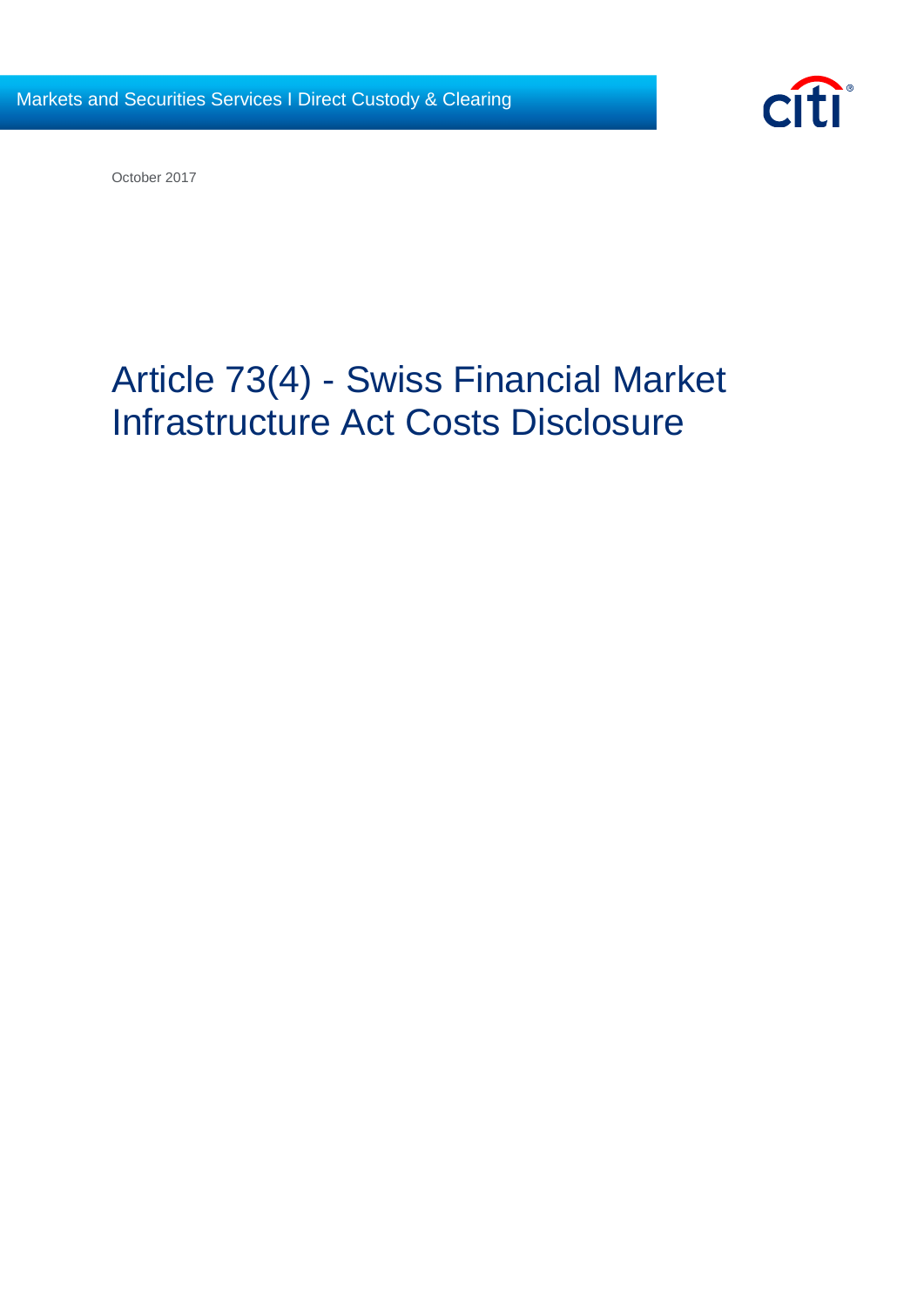# 1. Introduction

- 1.1 The purpose of this document is to disclose the costs associated with the different levels of segregation provided in respect of securities that Citibank, N.A., London branch (hereinafter referred to as "**we**", "**us**", "**our**" or "**Citi**" ") holds directly for clients with a Swiss Central Securities Depository ("**CSD**").
- 1.2 Citi is a direct participant in a CSD subject to Financial Market Infrastructure Act ("FMIA") and we are required to make this disclosure under FMIA Article 73(4).
- 1.3 This costs disclosure should be read in conjunction with our disclosure on the levels of protection associated with the different levels of segregation, including the main legal implications of the respective levels of segregation offered, which is available at: *https://www.citibank.com/mss/dcc/fmia.html* (the "**Participant Disclosure**").
- 1.4 While this disclosure provides an overview of the costs associated with the different levels of segregation, this disclosure does not purport to contain all the information a client would need to decide which type of account it should choose in a relevant CSD. We would typically expect to have more detailed discussions with clients around their specific pricing arrangements with a view to assisting them with making a more informed choice on the type of CSD account that would be suitable for them for each relevant CSD.
- 1.5 This costs disclosure is based on the CSD charging structure as of the date of this disclosure. For up to date CSD fees and charges, clients can visit: https://www.sixsecurities-services.com
- 1.6 This costs disclosure is provided to you for information only and is not intended to constitute legal, regulatory, tax, investment, accounting, financial or other advice by any member of the Citi organization. This costs disclosure should not be used or relied upon by any person for the purpose of making any legal, regulatory, tax, investment, accounting, financial or other decision or to provide advice on such matters to any other person. Recipients of this costs disclosure should obtain guidance and/or advice, based on their own particular circumstances, from their own legal, tax or other appropriate advisor. Citi has no responsibility for any loss occasioned as a result of the use of information in this costs disclosure.

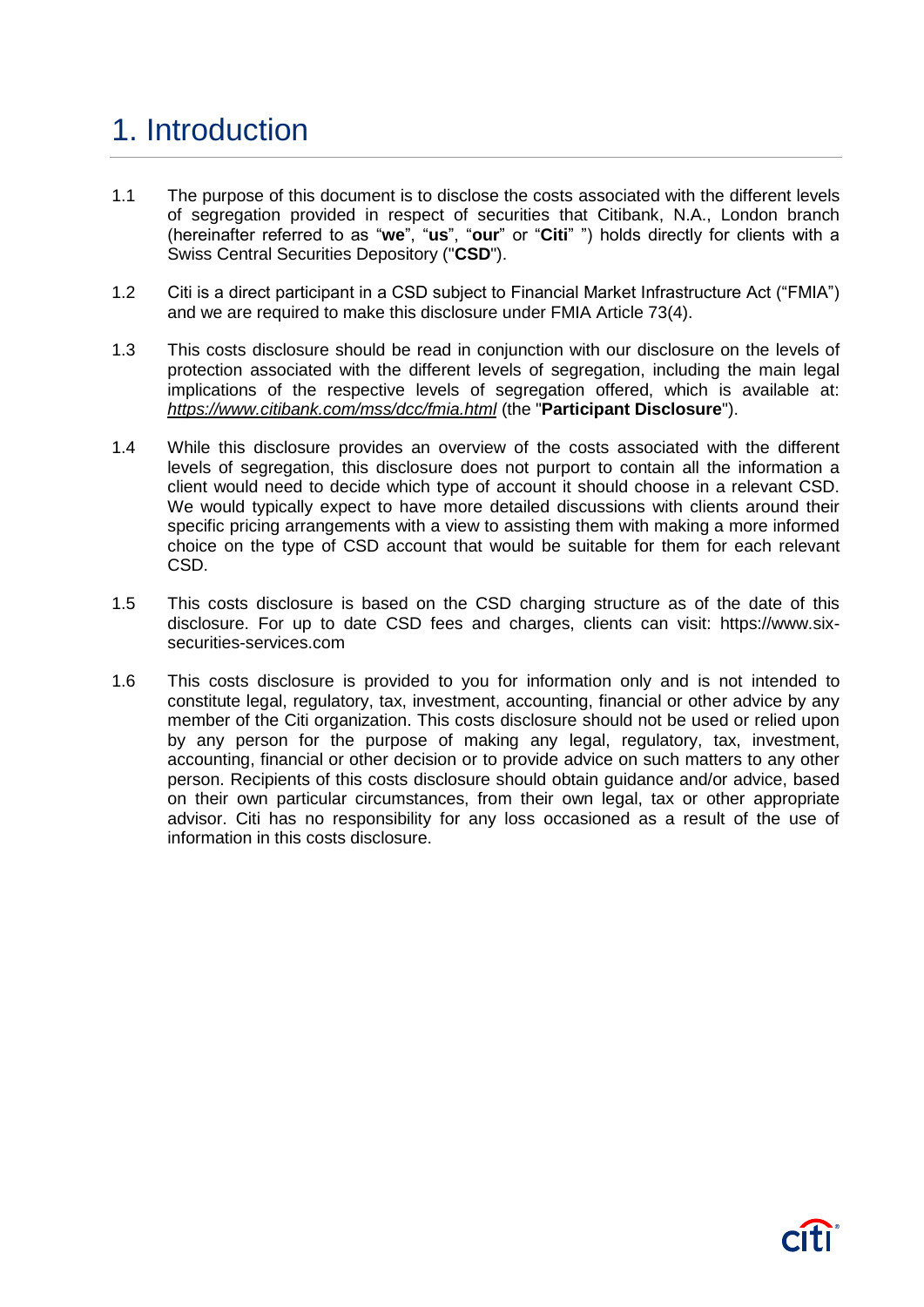# 2. Background

- 2.1 As explained further in our Participant Disclosure, we currently make two types of accounts with the CSD available to clients: an Individual Client Segregated Account ("ISA") and an Omnibus Client Segregated Account ("OSA").
- 2.2 An ISA is used by us to hold the securities of a single client and therefore the client's securities are held by us in a CSD account which is separate from CSD accounts used to hold the securities of other clients and our own proprietary securities.
- 2.3 An OSA is used by us to hold the securities of a number of clients on a collective basis in a single CSD account. We do not however hold our own proprietary securities in OSAs.
- 2.4 Regardless of the type of account a client chooses to hold its securities at the CSD, we record each client's individual entitlement to securities that we hold for that client in one or more client securities accounts established and maintained for such client in our own books and records.
- 2.5 This disclosure sets out in clauses 3 and 4 below the costs that may be associated with an ISA and OSA which could include Citi costs, CSD costs and if applicable, any third party fees and costs and how they may vary between the two types of accounts.

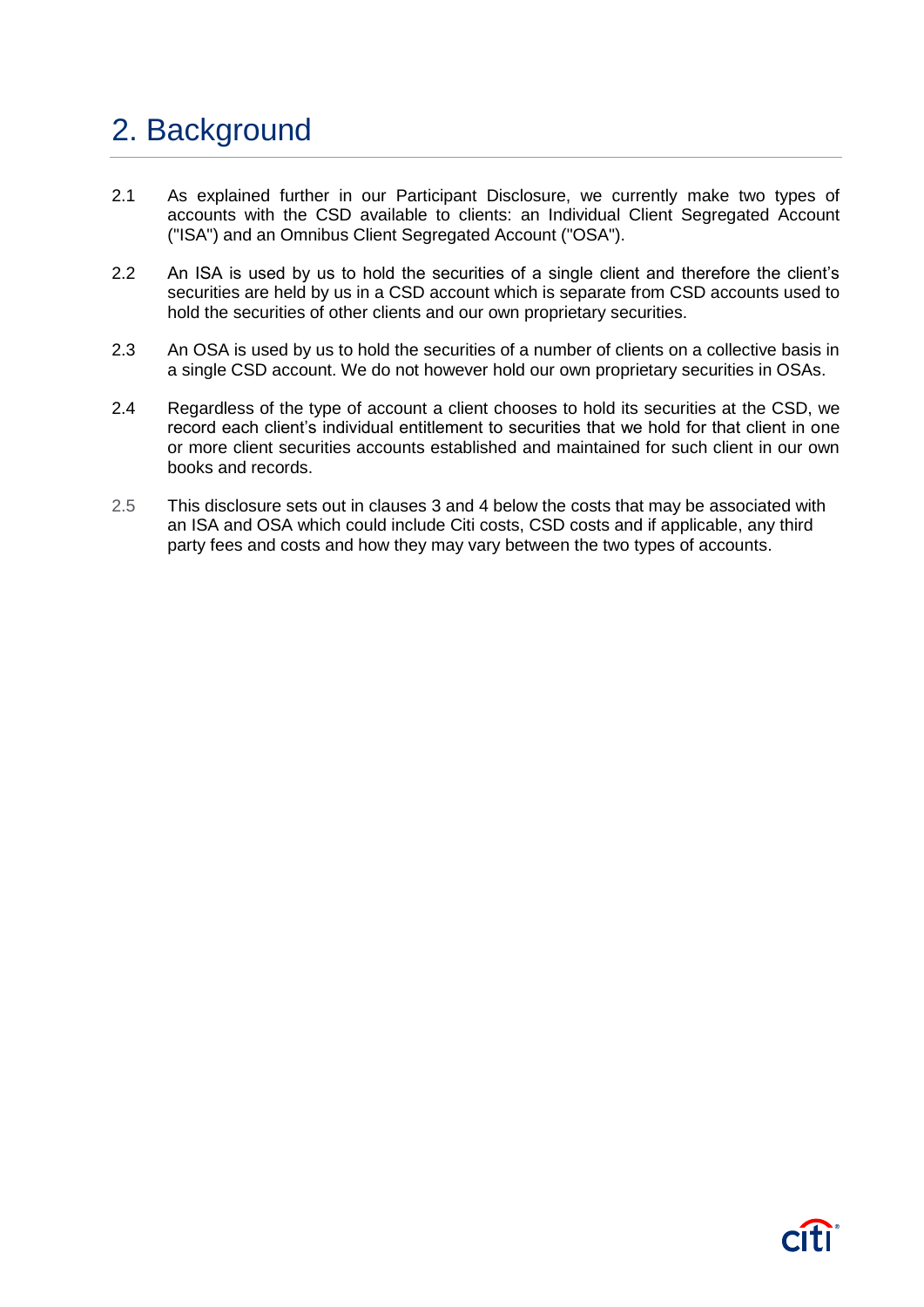# 3. Citi account fees: OSA v ISA

- 3.1 Citi account fees apply in relation to the separate client account(s) that Citi opens on its books and records. The client account(s) opened on Citi's books and records are opened in respect of the relevant CSD account in which the client's securities are held. Citi's account fees would typically consist of:
	- (a) a fixed one-off account opening fee; and
	- (b) a fixed monthly account maintenance fee (together the "**Citi account fees**").
- 3.2 The Citi Account fees will not vary depending on whether the client chooses to hold its securities in an ISA or an OSA at the CSD and regardless of the type of CSD account chosen, will be borne in full by the relevant client.
- 3.3 There are however a number of costs, charges or fees associated with holding securities which would not vary depending on the account structure. These include:
	- (a) custody and safekeeping fees;<br>(b) asset servicing fees;
	- asset servicing fees;
	- (c) transaction fees
	- (d) special transaction fees (such as cancellation and amendment fees);
	- (e) out of pocket expenses; and
	- (f) transaction specific taxes
- 3.4 Furthermore any client relationship specific fees, charges or discounts that apply would not vary depending on the type of account the client may choose to have in a relevant CSD.

#### 4. CSD account fees and other third party costs: OSA v ISA

- 4.1 As of the date of this costs disclosure the CSD does not charge any account opening or maintenance fees however for up to date CSD fees clients are encouraged to review the CSD fee schedule published on: [https://www.six-securities-services.com.](https://www.six-securities-services.com/)
- 4.2 There may be other costs/charges levied by a CSD (or a third party) from time to time which would be passed to the client at cost. These costs would not however vary depending on whether the client chooses to have an ISA or OSA. These costs include but are not limited to communication fees, settlement fees, corporate action fees and proxy voting fees.